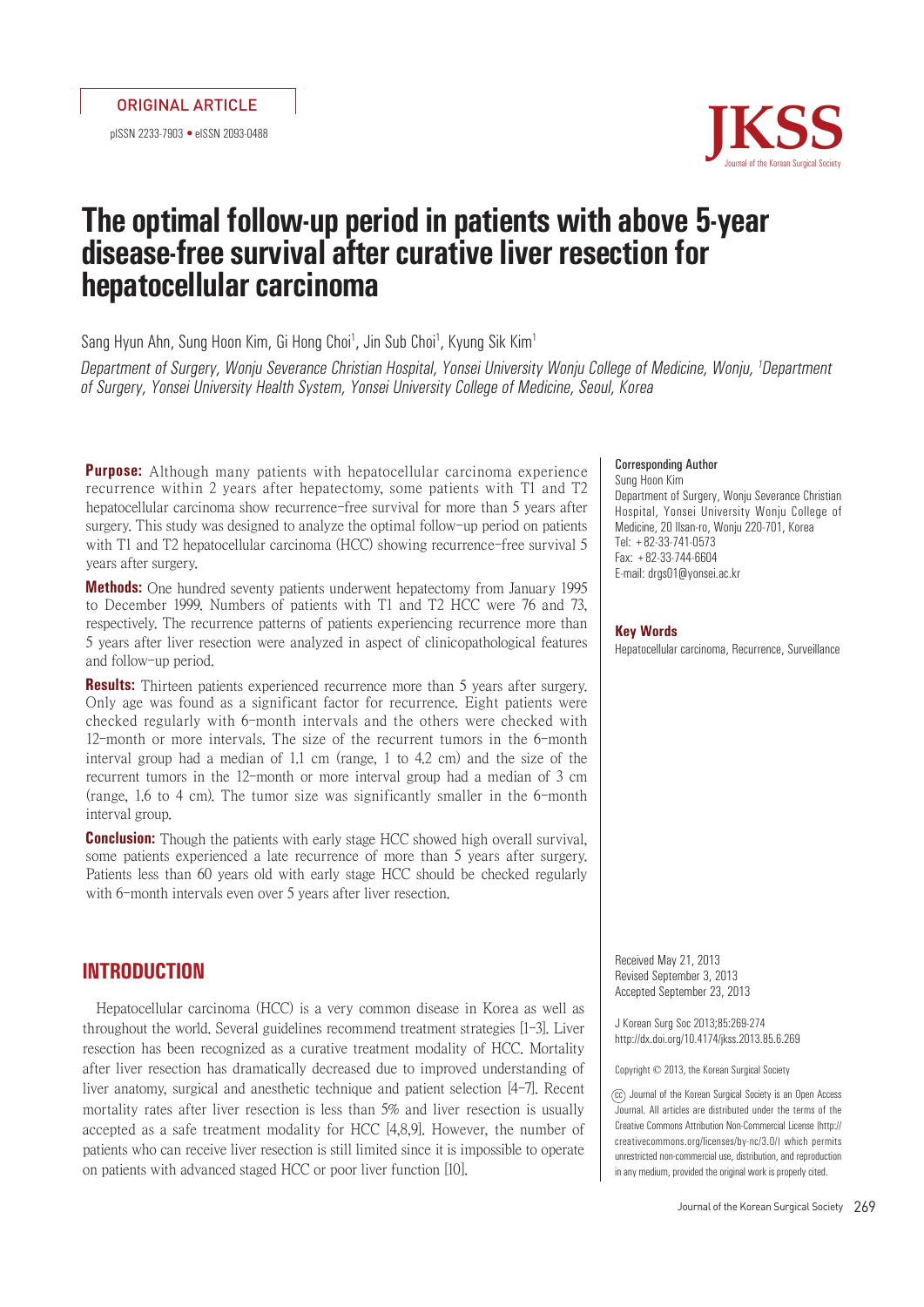The Barcelona-Clinic Liver Cancer staging system recommends liver resection on only very early stage HCC [1]. The Asia Pacific Association for the Study of the Liver recommends liver resection on solitary or multifocal HCC confined to the liver, anatomically resectable, and with satisfactory liver function reserve [3]. Additionally, those guidelines recommend surveillance for HCC by ultrasonography and  $\alpha$ -fetoprotein (AFP) every 6 months in patients with high risk of HCC development [1-3]. A surveillance program is important in detecting HCC early in high risk patients. As a result of surveillance, the rate of detection for early stage HCC has been increased to 5-10% of patients in the West and 30% in Japan [1]. Recent data show that the 5-year overall survival rate of patients with early stage HCC is similar between liver resection and liver transplantation, which is both around 80% [11-13]. Among those patients, some showed no recurrence during the followup term, which was longer than 5 years after liver resection. But others experienced their first recurrence more than 5 years after liver resection.

However, there is still a debate about the optimal followup interval in patients having recurrence-free survival of more than 5 years after liver resection. We investigated the correlation between the follow-up interval and clinicopathological features and the recurrence patterns in patients having recurrence-free survival of more than 5 years after liver resection.

#### **METHODS**

#### **Patients**

One hundred seventy patients with HCC underwent liver resection with curative intent between January 1995 and December 1999. Among them, the numbers of patients with T1 and T2 stage HCC were 76 and 73, respectively according to the 7th American Joint Committee on Cancer (AJCC) staging system. We retrospectively reviewed the medical records of those patients with T1 and T2 HCC.

Preoperatively, all patients were evaluated by AFP and at least two image modalities. Functional reserve capacity of liver was checked by indocyanine retention rate at 15 minutes (ICG R15). The extent of liver resection was decided according to the liver function and correlation between tumor and vascular structure.

#### Follow-up policy

Preoperatively, all patients were regularly checked for tumor recurrence by AFP and computer tomographic (CT) scan every 3 months during the first 2 years. Then, AFP and CT scans were regularly performed every 6 months in patients

# Sang Hyun Ahn, et al: Optimal follow-up period in patient with HCC **Sang Hyun Ahn, et al: Optimal follow-up period in patient with HCC <b>Sang All S**

without recurrence. If the elevation of AFP level or suspicious nodule on CT was shown, further evaluation was conducted by magnetic resonance imaging for intrahepatic lesions and positron emission tomography CT scan for extrahepatic lesions. Repeat resection, ablation therapy, transcatheter arterial chemoembolization or salvage liver transplantation was performed according to the extensiveness of tumor and liver function. In my institute, however, there is no protocol about the optimal follow-up interval for patients who are free from recurrence for more than 5 years after liver resection as of yet.

#### Outcome parameters

We assessed the time that recurrence developed after liver resection and identified the patients whose recurrence developed after more than 5 years after liver resection, which is defined as late recurrence in this paper. To determine risk factors for late recurrence, clinicopathological characteristics including age, gender, tumor marker, size, ICG R15, operation type, vascular invasion, and satellite nodule were analyzed. In addition, we specifically focused on the difference in HCC recurrence patterns by follow-up interval.

#### Statistical analysis

Statistical analysis was performed using SPSS ver. 15.0 (SPSS Inc., Chicago, IL, USA). All continuous variables are presented as a median (range) and all categorical variables as a number (percentage).

Disease-free survival (DFS) rate was calculated by the Kaplan-Meier method. Comparison between patients with recurrence and without recurrence was performed by logistic regression analysis. When the difference of variables was compared between the different follow-up intervals, the Mann-Whitney ranked sum test was used for continuous variables and the Fisher exact test for categorical variables. Statistical significance was defined as P-value < 0.05.

#### **RESULTS**

#### Baseline characteristics

One hundred forty-nine patients with T1 or T2 HCC underwent liver resection with curative intent. Baseline characteristics of patients are presented in Table 1. Seventysix patients were diagnosed as T1 stage and 73 patients as T2 stage. Sixty-nine patients underwent major liver resection and 72 patients had vascular invasion.

#### Surgical outcomes

Five-year DFS rates of patients with T1 and T2 stage were 55.8% and 35.4%, respectively (Fig. 1). Ninety-one patients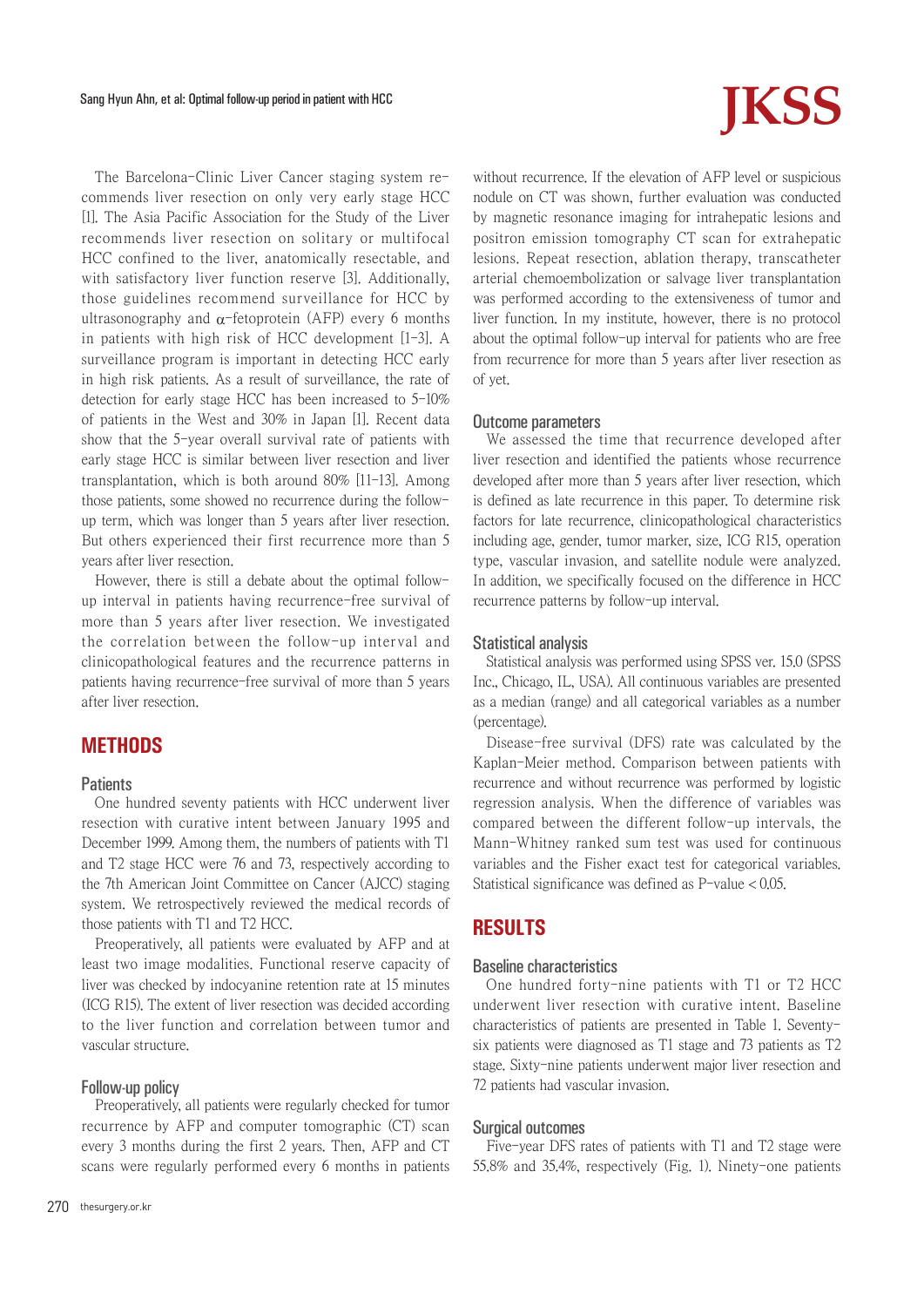| Variable                 | Value             |  |
|--------------------------|-------------------|--|
| Sex                      |                   |  |
| Male                     | 118 (81.2)        |  |
| Female                   | 31 (18.8)         |  |
| Age (yr)                 | $51(17 - 69)$     |  |
| Preoperative AFP (IU/mL) | 41.2 (0.5-50,000) |  |
| Underlying liver disease |                   |  |
| None                     | 28 (18.8)         |  |
| Hepatitis B virus        | 114 (76.5)        |  |
| Hepatitis C virus        | 4(2.7)            |  |
| Hepatitis B and C virus  | 1(0.7)            |  |
| Alcohol                  | 2(1.3)            |  |
| ICG R15 (%)              | $9.5(2 - 68.3)$   |  |
| Operation type           |                   |  |
| Minor resection          | 80 (59.7)         |  |
| Major resection          | 60 (40.3)         |  |
| Operation time (min)     | 235 (90-815)      |  |
| Transfusion amount (mL)  | 400 (0-14,000)    |  |
| Tumor size (cm)          | $4.5(0.9-16)$     |  |
| Tumor number             |                   |  |
| Single                   | 108 (72.5)        |  |
| Multiple<br>41 (27.5)    |                   |  |
| Satellite nodule         |                   |  |
| No.                      | 118 (79.2)        |  |
| Yes                      | 31 (20.8)         |  |
| Vascular invasion        |                   |  |
| No.                      | 85 (57)           |  |
| Yes                      | 64 (43)           |  |
| 7th AJCC T stage         |                   |  |
| T1                       | 76 (51)           |  |
| T <sub>2</sub>           | 73 (49)           |  |
|                          |                   |  |

**Table 1.** Baseline characteristics of patients who underwent liver resection for hepatocellular carcinoma  $(n=149)$ 

Values are presented as median (range) or number (%).

AFP,  $\alpha$ -fetoprotein; ICG R15, indocyanine green retention rate at 15 minutes; AJCC, American Joint Committee on Cancer.

experienced recurrence within 5 years after liver resection. Thirty-four patients with T1 stage and 24 patients with T2 stage showed recurrence-free survival for more than 5 years after liver resection. Among them, eight patients with T1 and 5 patients with T2 stage had recurrence more than 5 years after liver resection.



**Fig. 1.** Disease-free survival (DFS) rate after liver resection for patients with T1 and T2 stage hepatocellular carcinoma. Patients with T1 and T2 stage showed 55.8% and  $35.4\%$  5-year disease-free survival rate, respectively (P = 0.033). AJCC, American Joint Committee on Cancer.

**Table 2.** Risk factors predicting recurrence more than 5 years after liver resection

| Variable          | Hazard ratio | P-value | 95% CI          |
|-------------------|--------------|---------|-----------------|
| Age≥60 yr         | 0.2          | 0.03    | $0.047 - 0.856$ |
| Female sex        | 6            | 0.1     | 0.712-50.594    |
| AFP>200 IU/mL     | 1.839        | 0.403   | $0.441 - 7.664$ |
| ICG R15>15%       | 0.688        | 0.678   | $0.117 - 4.038$ |
| Operation type    |              |         |                 |
| Major resection   | 0.417        | 0.175   | $0.117 - 1.479$ |
| Tumor numher      |              |         |                 |
| Multiple          | 1.189        | 0.841   | $0.22 - 6.441$  |
| Tumor size        | 1.277        | 0.105   | 0.95-1.717      |
| Vascular invasion |              |         |                 |
| Yes               | 0.883        | 0.848   | 0.247-3.153     |
| Satellite nodule  |              |         |                 |
| Yes               | 0.325        | 0.182   | $0.063 - 1.691$ |

CI, confidence interval; AFP,  $\alpha$ -fetoprotein; ICG R15, indocyanine green retention rate at 15 minutes.

#### Prognostic factors for late recurrence

We compared the clinicopathological characteristics between patients with recurrence and without recurrence at more than 5 years after liver resection. The results are presented in Table 2. Functional reserve capacity of liver and pathological characteristics did not show a significant difference between the two groups. Only age of more than 60 years was found as a significant prognostic factor (hazard ratio,  $0.2$ ;  $P = 0.03$ ).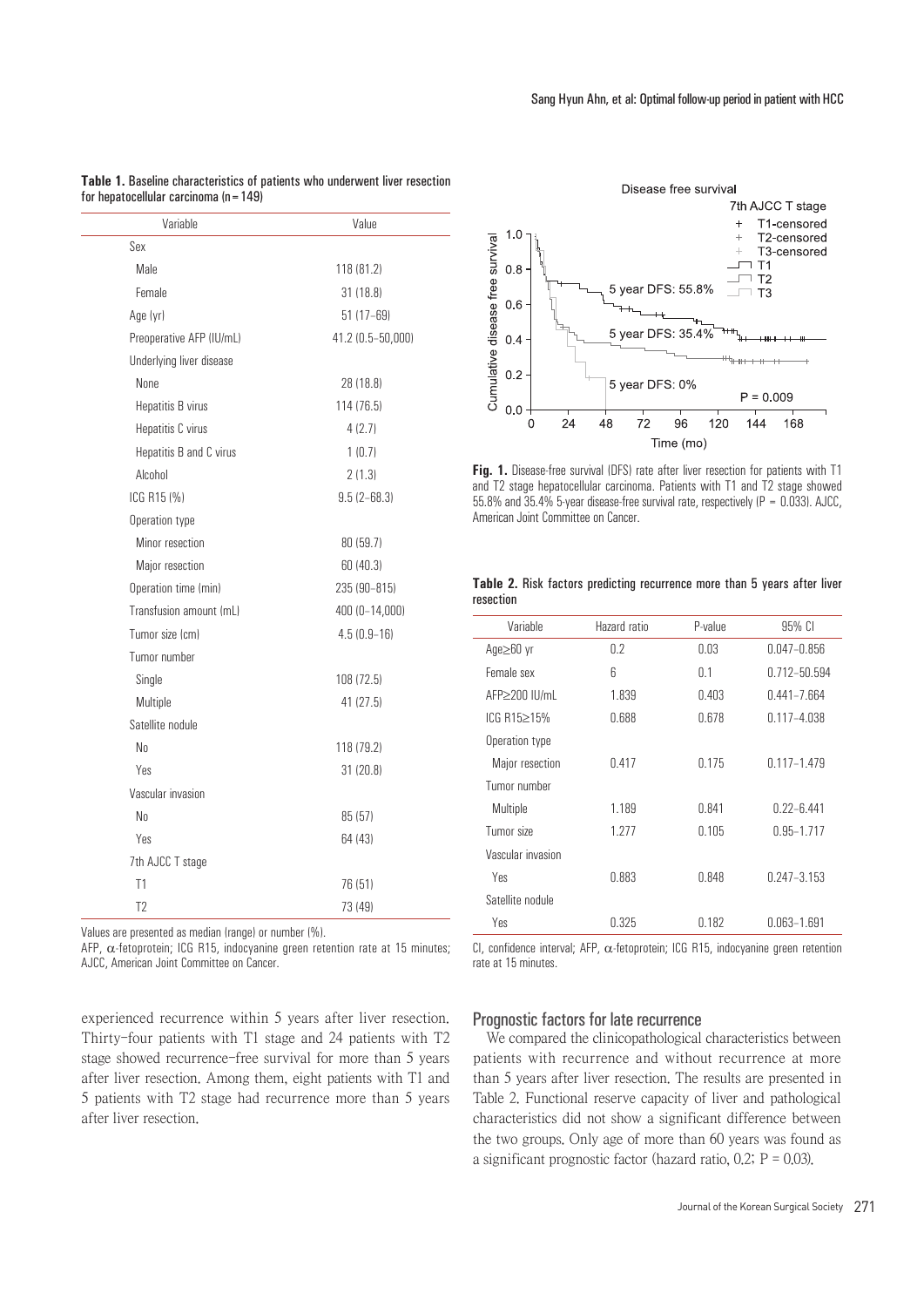#### Follow-up interval 5 years after surgery and recurrence pattern

Among thirteen patients with recurrence more than 5 years after liver resection, 8 patients were regularly checked with 6-month intervals and 5 patients were checked with 12-month intervals. The median tumor size showed significant difference ( $P = 0.045$ ) between the 6-month follow-up group (1.1) cm) and the 12-month follow-up group (3 cm). Preoperative clinicopathological characteristics including tumor marker, tumor size, number, and vascular invasion did not show significant difference between the 2 groups (data is not shown), except ICG R15, which was significantly poorer in the 12-month follow-up group (ICG R15, 6.5% vs. 14%;  $P = 0.006$ ).

#### Outcomes after late recurrence

The median survival time was 39 months in the 6-month interval follow-up group and 31 months in the 12-month interval follow-up group after detecting the recurrence. Curative treatment such as repeat resection and ablation therapy could be applied to 37.5% of the patients in the 6-month interval follow-up group and 40% of the patients in 12-month interval follow-up group. There were no significant differences between the two groups in survival time and curative treatment application. There were more candidates for salvage liver transplantation in the 6-month interval follow-up group (5, 62.5%) than in the 12-month interval follow-group (2, 40%). However, it did not show significant difference.

#### **DISCUSSION**

There was one randomized controlled study about the benefit of surveillance systems in patients with high risk of HCC development [14]. They reported that surveillance systems decreased the mortality brought on by HCC development. Recently, the number of patients who are diagnosed at early stage has increased due to surveillance systems [15] and when these patients underwent surgical resection, they showed good results. Especially, patients with T1 stage HCC showed similar overall survival after liver resection to those after liver transplantation [16,17].

However, those patients still experienced high recurrence rates and most recurrences developed within 2 years after liver resection [16,17], though some patients had recurrence more than 2 years after liver resection. It might be regarded as a de novo development of HCC [18,19]. Sometimes, some patients experienced recurrence more than 5 years after liver resection. In our study, eight patients with T1 stage HCC and 5 patients with T2 stage HCC showed late recurrence at more than 5 years after liver resection.

The optimal interval of surveillance is broadly investigated in high-risk patients. A six-month interval time is usually

## Sang Hyun Ahn, et al: Optimal follow-up period in patient with HCC **Sang Hyun Ahn, et al: Optimal follow-up period in patient with HCC <b>Sang All STS**

accepted as the optimal period in consideration of riskbenefit balance and cost [1,3,20-22]. Tumor marker and ultrasonography are useful methods to detect HCC in surveillance. However, there is no consensus for optimal follow-up period after liver resection.

Many surgeons have adopted a postoperative follow-up interval of 3 months in the first 2 years and 6 months after 2 years. This interval is commonly accepted as the optimal follow-up period [23]. However, there is no consensus about the follow-up interval after 5 years.

Our study showed that 8 patients with a 6-month followup interval had smaller tumors than patients with a 12-month follow-up interval and the difference was significant  $(P =$ 0.045). Repeat resection and salvage transplantation were effective treatment modalities for recurrent HCC. When patients with recurrence underwent repeat resection, those patients showed superiority in survival rates compared with those patients who received nonsurgical treatment [24-26]. Some reported that when patients with recurrence within Milan criteria underwent salvage transplantation, those patients showed similar survival compared with the survival of patients who underwent primary liver transplantation [27-30]. However, those treatments are limited to only highly select patients. In our study, patients who had a 6-month follow-up interval, showed a median 1.1 cm-sized tumors compared with 3 cm-sized tumors in patients who had a 12-month followup interval. Regardless of follow-up interval, most recurrent tumors are within Milan criteria; however, the tumors were smaller and more easily manageable when the follow-up interval was short-term (6 months).

Active hepatitis infection was reported as a prognostic factor of long-term prognosis and liver function was also reported to be associated with long-term prognosis. Only age was associated with prognosis at more than 5 years after liver resection in our study. Liver function and hepatitis infection status did not show a significant difference. Our study has some limitations. We checked the causes of underlying liver disease, which was mostly due to hepatitis B virus infection. However, we did not check the viral replication status or the antiviral treatment status. We have been prospectively collecting the data to check and analyze the effect of viral replication and antiviral treatment on the prognosis.

In conclusion, considering 13 out of 149 patients with T1 or T2 stage HCC exhibited recurrence more than 5 years after liver resection, the risk of late recurrence should not be underestimated. When the follow-up interval was short-term, 6 months, the recurrent tumors were detected at a smaller and more easily manageable state. The authors suggested that patients less than 60 years old have a 6-month follow-up period for easy detection and more effective management of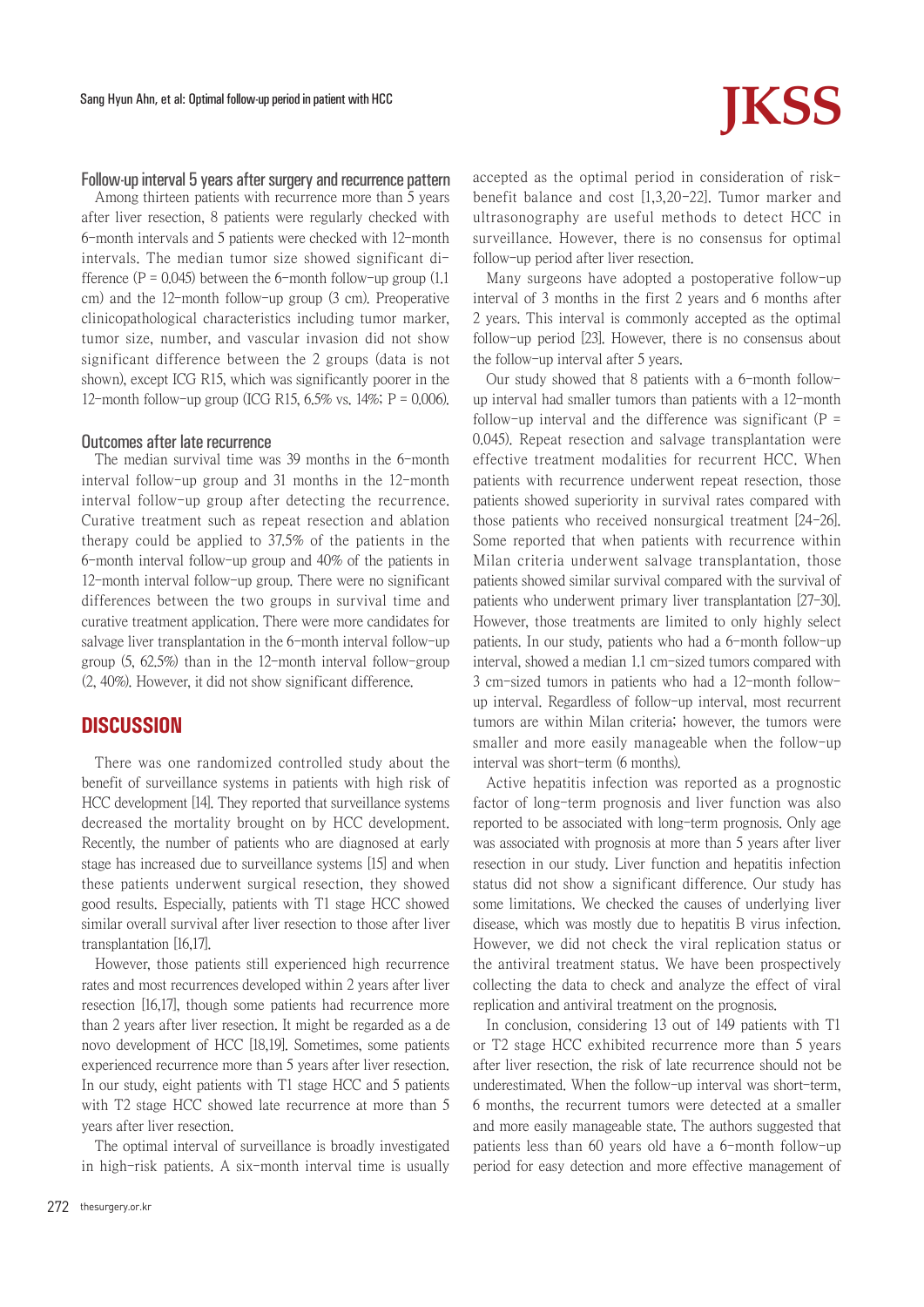recurrent tumor even 5 years after liver resection.

#### **CONFLICTS OF INTEREST**

No potential conflict of interest relevant to this article was reported.

#### **REFERENCES**

- 1. European Association For The Study Of The Liver; European Organisation For Research And Treatment Of Cancer. EASL-EORTC clinical practice guidelines: management of hepatocellular carcinoma. J Hepatol 2012;56:908-43.
- 2. Bruix J, Sherman M; American Association for the Study of Liver Diseases. Management of hepatocellular carcinoma: an update. Hepatology 2011;53:1020-2.
- 3. Omata M, Lesmana LA, Tateishi R, Chen PJ, Lin SM, Yoshida H, et al. Asian Pacific Association for the Study of the Liver consensus recommendations on hepatocellular carcinoma. Hepatol Int 2010;4:439-74.
- 4. Kim SH, Kang DR, Lee JG, Kim do Y, Ahn SH, Han KH, et al. Early predictor of mortality due to irreversible posthepatectomy liver failure in patients with hepatocellular carcinoma. World J Surg 2013;37:1028-33.
- 5. Belghiti J, Hiramatsu K, Benoist S, Massault P, Sauvanet A, Farges O. Seven hundred forty-seven hepatectomies in the 1990s: an update to evaluate the actual risk of liver resection. J Am Coll Surg 2000;191:38-46.
- 6. Imamura H, Seyama Y, Kokudo N, Maema A, Sugawara Y, Sano K, et al. One thousand fifty-six hepatectomies without mortality in 8 years. Arch Surg 2003;138:1198-206.
- 7. Jarnagin WR, Gonen M, Fong Y, DeMatteo RP, Ben-Porat L, Little S, et al. Improvement in perioperative outcome after hepatic resection: analysis of 1,803 consecutive cases over the past decade. Ann Surg 2002;236:397-406.
- 8. Bryant R, Laurent A, Tayar C, van Nhieu JT, Luciani A, Cherqui D. Liver resection for hepatocellular carcinoma. Surg Oncol Clin N Am 2008;17:607-33.
- 9. Fan ST, Lo CM, Liu CL, Lam CM, Yuen WK, Yeung C, et al. Hepatectomy for hepatocellular carcinoma: toward zero hospital deaths. Ann Surg 1999;229:322-30.
- 10. Stuart KE, Anand AJ, Jenkins RL. Hepatocellular carcinoma in the United States. Prognostic features, treatment outcome, and survival. Cancer 1996;77:2217-22.
- 11. Lim KC, Chow PK, Allen JC, Siddiqui FJ, Chan ES, Tan SB. Systematic review of outcomes of liver resection for early hepatocellular carcinoma within the Milan criteria. Br J Surg 2012;99:1622-9.
- 12. Kamiyama T, Nakanishi K, Yokoo H, Kamachi H, Tahara M, Suzuki T, et al. Recurrence patterns after hepatectomy

of hepatocellular carcinoma: implication of Milan criteria utilization. Ann Surg Oncol 2009;16:1560-71.

- 13. Taura K, Ikai I, Hatano E, Yasuchika K, Nakajima A, Tada M, et al. Influence of coexisting cirrhosis on outcomes after partial hepatic resection for hepatocellular carcinoma fulfilling the Milan criteria: an analysis of 293 patients. Surgery 2007;142:685- 94.
- 14. Zhang BH, Yang BH, Tang ZY. Randomized controlled trial of screening for hepatocellular carcinoma. J Cancer Res Clin Oncol 2004;130:417-22.
- 15. Llovet JM, Bruix J. Novel advancements in the management of hepatocellular carcinoma in 2008. J Hepatol 2008;48 Suppl 1:S20-37.
- 16. Rahman A, Assifi MM, Pedroso FE, Maley WR, Sola JE, Lavu H, et al. Is resection equivalent to transplantation for early cirrhotic patients with hepatocellular carcinoma? A meta-analysis. J Gastrointest Surg 2012;16:1897-909.
- 17. Silva MF, Sapisochin G, Strasser SI, Hewa-Geeganage S, Chen J, Wigg AJ, et al. Liver resection and transplantation offer similar 5-year survival for Child-Pugh-Turcotte A HCC-patients with a single nodule up to 5 cm: a multicenter, exploratory analysis. Eur J Surg Oncol 2013;39:386-95.
- 18. Imamura H, Matsuyama Y, Tanaka E, Ohkubo T, Hasegawa K, Miyagawa S, et al. Risk factors contributing to early and late phase intrahepatic recurrence of hepatocellular carcinoma after hepatectomy. J Hepatol 2003;38:200-7.
- 19. Kim SH, Choi SB, Lee JG, Kim SU, Park MS, Kim DY, et al. Prognostic factors and 10-year survival in patients with hepatocellular carcinoma after curative hepatectomy. J Gastrointest Surg 2011;15:598-607.
- 20. Cottone M, Turri M, Caltagirone M, Parisi P, Orlando A, Fiorentino G, et al. Screening for hepatocellular carcinoma in patients with Child's A cirrhosis: an 8-year prospective study by ultrasound and alphafetoprotein. J Hepatol 1994;21:1029-34.
- 21. Gebo KA, Chander G, Jenckes MW, Ghanem KG, Herlong HF, Torbenson MS, et al. Screening tests for hepatocellular carcinoma in patients with chronic hepatitis C: a systematic review. Hepatology 2002;36(5 Suppl 1):S84-92.
- 22. Pateron D, Ganne N, Trinchet JC, Aurousseau MH, Mal F, Meicler C, et al. Prospective study of screening for hepatocellular carcinoma in Caucasian patients with cirrhosis. J Hepatol 1994;20:65-71.
- 23. Benson AB 3rd, Abrams TA, Ben-Josef E, Bloomston PM, Botha JF, Clary BM, et al. NCCN clinical practice guidelines in oncology: hepatobiliary cancers. J Natl Compr Canc Netw 2009;7:350-91.
- 24. Itamoto T, Nakahara H, Amano H, Kohashi T, Ohdan H, Tashiro H, et al. Repeat hepatectomy for recurrent hepatocellular carcinoma. Surgery 2007;141:589-97.
- 25. Wu CC, Cheng SB, Yeh DC, Wang J, P'eng FK. Second and